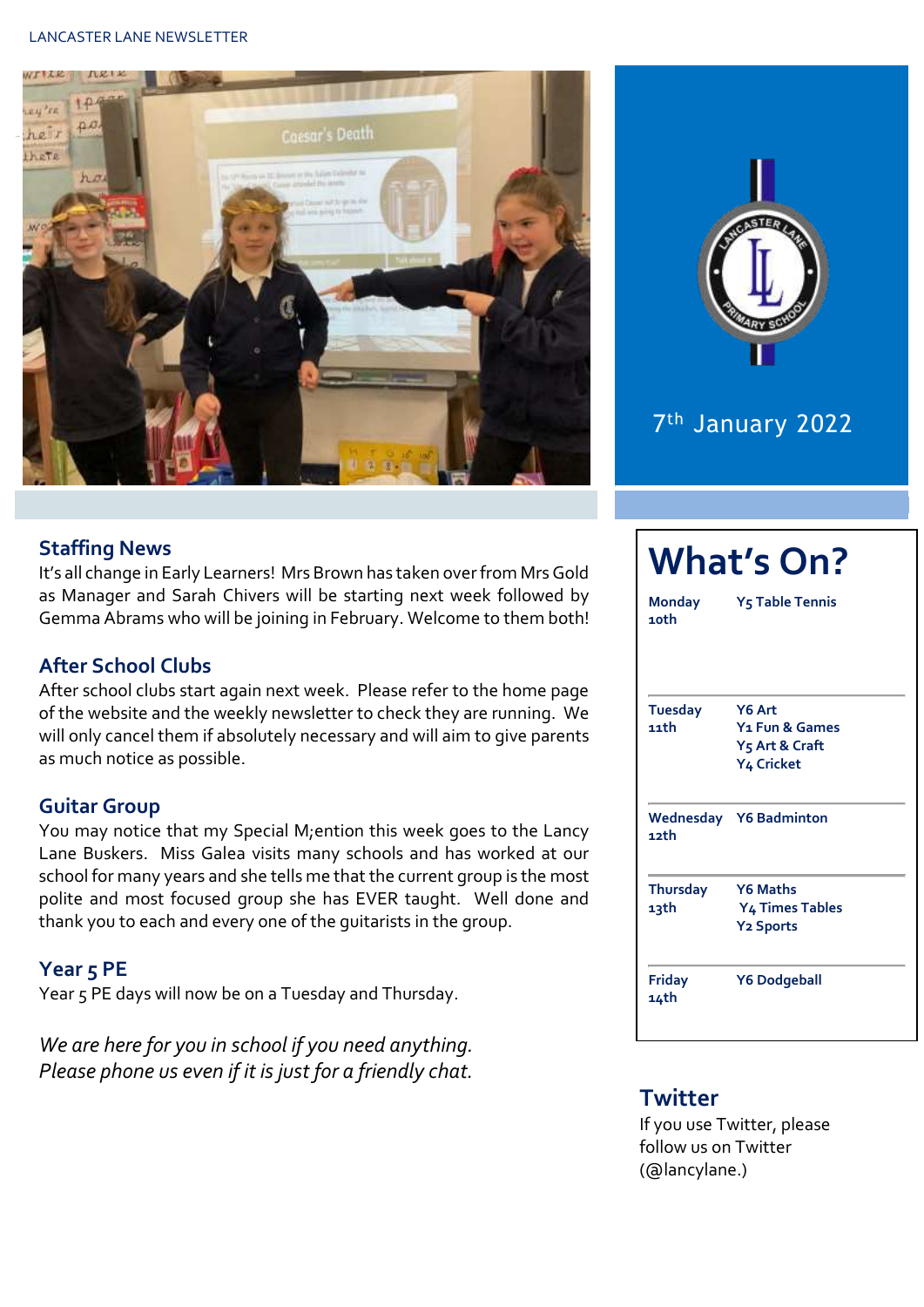#### LANCASTER LANE NEWSLETTER

 $J_{\text{boundary}}$  2023 Pier 10 - cy gud th<mark>y</mark><br>Nuccing Herusty<br>Atemied Wald der is serving  $,$  the the Eng. Is high. Concert about not no in your, quick zook all with pose haby 1 Lunes 2011 Deponding the Eith<br>Dollard at don't<br>Troperators Born wajdung<br>then to the calgar! Render Cold sky hneser ryjpla the cur<br>. The ever refere co through the fear Tenner in News 1.<br>Panic ? Comention velling Struggle!<br>Frantic running everywhere!

## **Covid Update**

The government updated its advice after the ParentMail was sent on Tuesday. This is the DfE's updated information:

Since Wednesday 22 December, the 10 day selfisolation period for people who record a positive PCR test result for COVID-19 has been reduced to 7 days in most circumstances, unless you cannot test for any reason.

Individuals may now take LFD tests on day 6 and day 7 of their self-isolation period. Those who receive two negative test results are no longer required to complete 10 full days of self-isolation. The first test must be taken no earlier than day 6 of the selfisolation period and tests must be taken 24 hours apart. This also applies to children under  $5$ , with LFD testing at parental or guardian discretion. If both these test results are negative, and you do not have a high temperature, you may end your self-isolation after the second negative test result and return to your education or childcare setting from day 7.

If you or your child tests positive after taking a lateral flow test, there is no need to go for a PCR test but your child must isolate and follow the information as above. If a member of the household tests positive, children should only be sent into school if they are showing no symptoms and their daily lateral flow test is negative.

**And finally…** And now we welcome a new year. Full of things that have never been.

## **Online Safety**

Please take a few minutes to read this month's online safety newsletter which is attached.

### **Wintry Weather**

It is very chilly out there and this no doubt will continue for the weeks ahead. Please ensure your child is suitably dressed for being outside – sensible schools / boots, a thick coat, a hat and gloves. Wearing plenty of layers is the best defence against the cold.